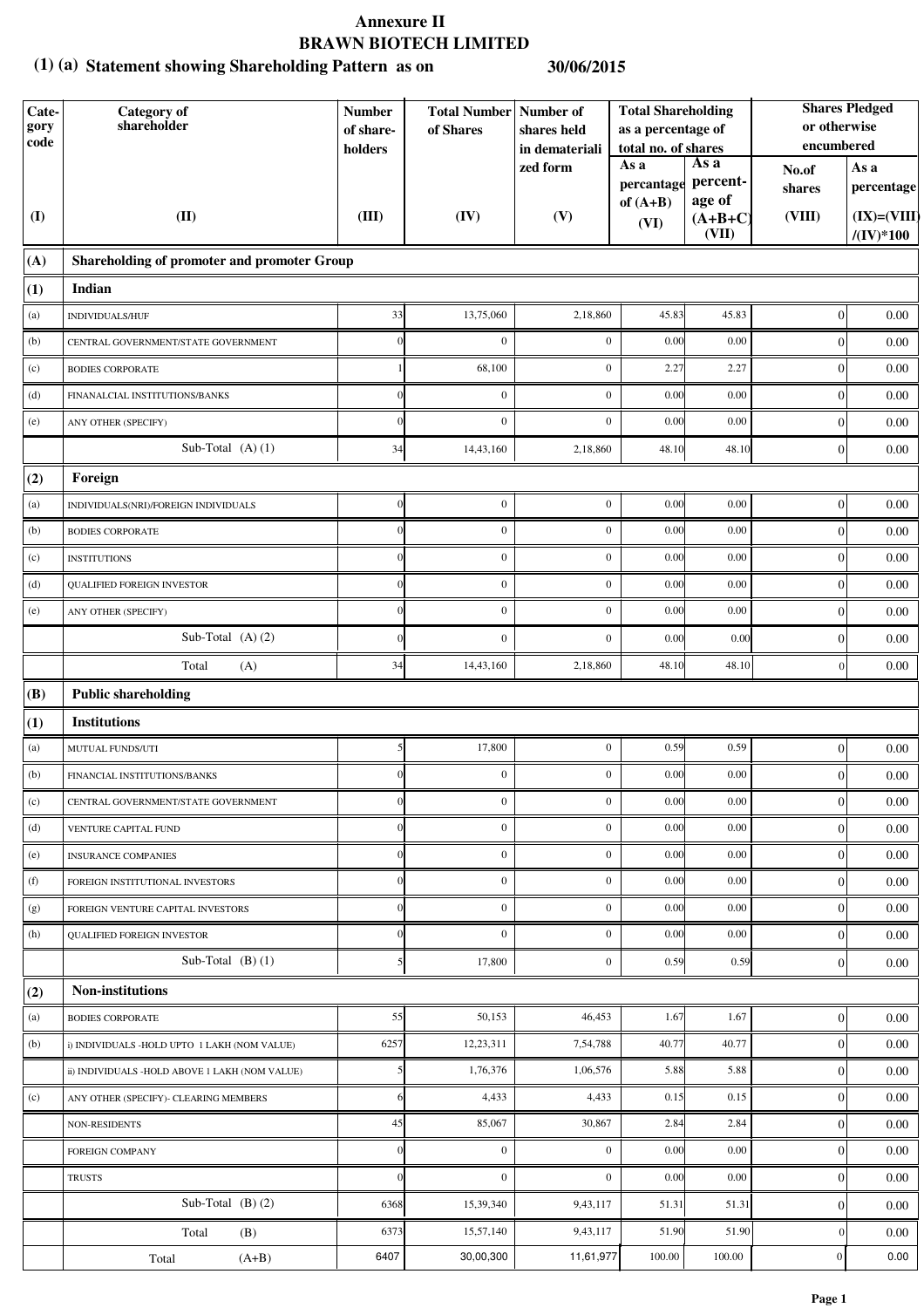| Cate-<br>gory<br>code | Category of<br>shareholder                  | <b>Number</b><br>of share-<br>holders | <b>Total Number</b> Number of<br>of Shares | shares held<br>in demateriali<br>zed form | <b>Total Shareholding</b><br>as a percentage of<br>total no. of shares<br>As a<br>percantage | As a<br>percent-             | or otherwise<br>encumbered<br>No.of<br>shares | <b>Shares Pledged</b><br>As a<br>percentage |
|-----------------------|---------------------------------------------|---------------------------------------|--------------------------------------------|-------------------------------------------|----------------------------------------------------------------------------------------------|------------------------------|-----------------------------------------------|---------------------------------------------|
| (I)                   | (II)                                        | (III)                                 | (IV)                                       | (V)                                       | of $(A+B)$<br>(VI)                                                                           | age of<br>$(A+B+C)$<br>(VII) | (VIII)                                        | $(IX)=(VIII)$<br>$/(\mathrm{IV})^*100$      |
| (C)                   | Shares held by Custodians and against which |                                       |                                            |                                           |                                                                                              |                              |                                               |                                             |
|                       | Depository Receipts have been issued        |                                       |                                            |                                           |                                                                                              |                              |                                               |                                             |
|                       | SHARES HELD BY CUSTODIANS                   |                                       | $\theta$                                   | $\Omega$                                  | 0.00                                                                                         | 0.00                         | $\Omega$                                      | 0.00                                        |
|                       | Sub-Total (C)                               |                                       | $\mathbf{0}$                               | $\Omega$                                  | 0.00                                                                                         | 0.00                         | $\Omega$                                      | 0.00                                        |
|                       | (C)<br>Total                                |                                       | $\Omega$                                   | $\Omega$                                  | 0.00                                                                                         | 0.00                         | $\Omega$                                      | 0.00                                        |
|                       |                                             |                                       |                                            |                                           |                                                                                              |                              |                                               |                                             |
|                       | Grand-Total $(A+B+C)$                       | 6407                                  | 30,00,300                                  | 11,61,977                                 | 100.00                                                                                       | 100.00                       |                                               | $0.00\,$                                    |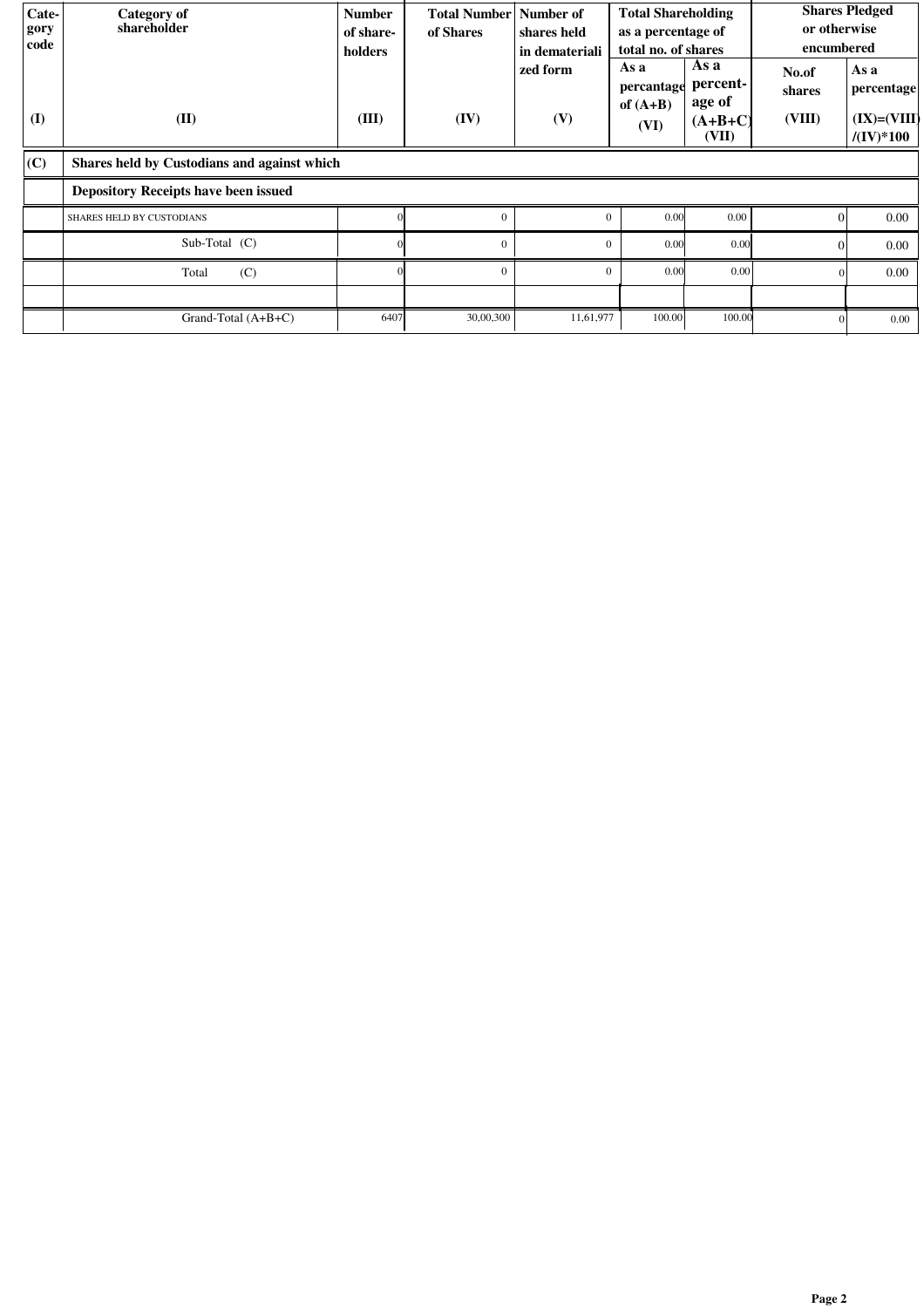#### **Statement showing holding of securities (including shares,warrants,covertible securities) of persons belonging to the category (1) (b)**

#### **Annexure IIBRAWN BIOTECH LIMITED**

|            | "Promoter and Promoter Group" as on<br>30/06/2015 |                                          |                    |                               |                                           |               |                |                                                  |                                                                          |                                           |                                                               |                                                   |                                                                                |                                                                                                                        |
|------------|---------------------------------------------------|------------------------------------------|--------------------|-------------------------------|-------------------------------------------|---------------|----------------|--------------------------------------------------|--------------------------------------------------------------------------|-------------------------------------------|---------------------------------------------------------------|---------------------------------------------------|--------------------------------------------------------------------------------|------------------------------------------------------------------------------------------------------------------------|
| Sr.<br>No. | Folio#/DPID,CLID                                  | Name of the shareholder                  |                    | <b>Details of Shares held</b> |                                           |               |                | Encumbered shares(*)                             |                                                                          | <b>Details of warrants</b>                |                                                               | securities                                        | <b>Details of convertible</b>                                                  | <b>Total shares (including</b>                                                                                         |
|            |                                                   |                                          |                    | Number of<br>shares<br>held   | As a % of<br>grand total<br>$(A)+(B)+(C)$ | <b>Number</b> |                | As a per-<br>centage<br>$VI=(V)/$<br>$(III)*100$ | As a % of<br>grand total<br>$(A)+(B)+(C)$<br>of sub-clauses<br>$(I)$ (a) | $\vert$ No. of<br><b>Warrants</b><br>held | As a % of<br>total no. of<br>warrants<br>of the same<br>class | No. of<br>convert-<br>ble sec-<br>urities<br>held | As a % of<br>total no. of<br>convertible<br>securities<br>of the same<br>class | shares assuming full<br>conversion of warrants<br>and convertible<br>securities) as a %<br>of diluted share<br>capital |
|            | 1 0000117                                         | A B PHARMA P LTD                         |                    | 68,100                        | 2.27                                      |               | $\overline{0}$ | $0.00\,$                                         | 0.00                                                                     |                                           |                                                               |                                                   |                                                                                |                                                                                                                        |
|            | 2 0000106                                         | ADARSH KUMAR GUPTA                       |                    | 1,87,650                      | 6.25                                      |               | $\Omega$       | $0.00\,$                                         | 0.00                                                                     |                                           |                                                               |                                                   |                                                                                |                                                                                                                        |
|            | 3 0000046                                         | ASHA AGGARWAL                            |                    | 2,000                         | 0.07                                      |               | $\Omega$       | $0.00\,$                                         | 0.00                                                                     |                                           |                                                               |                                                   |                                                                                |                                                                                                                        |
|            | 4 0000045                                         | ASHOK KUMAR AGGARWAL                     |                    | 2,000                         | 0.07                                      |               | $\Omega$       | $0.00\,$                                         | 0.00                                                                     |                                           |                                                               |                                                   |                                                                                |                                                                                                                        |
|            | 5 0000110                                         | ATUL GUPTA                               |                    | 61,500                        | 2.05                                      |               | $\overline{0}$ | $0.00\,$                                         | 0.00                                                                     |                                           |                                                               |                                                   |                                                                                |                                                                                                                        |
|            | 6 0000104                                         | <b>BASANT KUMAR GOSWAMI</b>              |                    | 1,600                         | 0.05                                      |               | $\Omega$       | $0.00\,$                                         | 0.00                                                                     |                                           |                                                               |                                                   |                                                                                |                                                                                                                        |
|            | 7 0000109                                         | BHAWNA GUPTA                             |                    | 27,700                        | 0.92                                      |               | $\theta$       | $0.00\,$                                         | 0.00                                                                     |                                           |                                                               |                                                   |                                                                                |                                                                                                                        |
|            | 8 0000073                                         | <b>BISHAN DASS DOGRA</b>                 |                    | 2,000                         | 0.07                                      |               | $\overline{0}$ | $0.00\,$                                         | 0.00                                                                     |                                           |                                                               |                                                   |                                                                                |                                                                                                                        |
|            |                                                   | <b>SARLA DOGRA</b>                       |                    |                               |                                           |               |                |                                                  |                                                                          |                                           |                                                               |                                                   |                                                                                |                                                                                                                        |
|            | 9 0000107                                         | <b>BRIJ BALA GUPTA</b>                   |                    | 89,600                        | 2.99                                      |               | $\overline{0}$ | $0.00\,$                                         | 0.00                                                                     |                                           |                                                               |                                                   |                                                                                |                                                                                                                        |
|            | 10 IN302566/10012715                              | BRIJ RAJ GUPTA                           |                    | 3,77,650                      | 12.59                                     |               | $\overline{0}$ | $0.00\,$                                         | 0.00                                                                     |                                           |                                                               |                                                   |                                                                                |                                                                                                                        |
|            | 11 IN301774/10168993                              | Bhawna Goyal                             |                    | 4,750                         | 0.16                                      |               | $\overline{0}$ | $0.00\,$                                         | 0.00                                                                     |                                           |                                                               |                                                   |                                                                                |                                                                                                                        |
|            | 12 0000030                                        | <b>CHANDRA PRAKASH</b>                   |                    | 22,950                        | 0.76                                      |               | $\Omega$       | $0.00\,$                                         | 0.00                                                                     |                                           |                                                               |                                                   |                                                                                |                                                                                                                        |
|            | 13 0000086                                        | HUMAIRA FAROOQ                           |                    | 2,000                         | 0.07                                      |               | $\overline{0}$ | $0.00\,$                                         | 0.00                                                                     |                                           |                                                               |                                                   |                                                                                |                                                                                                                        |
|            | 14 0000085                                        | <b>KALHAN BAZAZ</b>                      |                    | 2,000                         | 0.07                                      |               | $\theta$       | $0.00\,$                                         | 0.00                                                                     |                                           |                                                               |                                                   |                                                                                |                                                                                                                        |
|            |                                                   | <b>BHUSHAN BAZAZ</b>                     |                    |                               |                                           |               |                |                                                  |                                                                          |                                           |                                                               |                                                   |                                                                                |                                                                                                                        |
|            | 15 0000113                                        | KAVITA GUPTA                             |                    | 44,900                        | 1.50                                      |               | $\overline{0}$ | $0.00\,$                                         | 0.00                                                                     |                                           |                                                               |                                                   |                                                                                |                                                                                                                        |
|            | 16 0000033                                        | KUSH GUPTA                               |                    | 13,050                        | 0.43                                      |               | $\overline{0}$ | $0.00\,$                                         | 0.00                                                                     |                                           |                                                               |                                                   |                                                                                |                                                                                                                        |
|            | 17 0000031                                        | <b>LOVE GUPTA</b>                        |                    | 10,800                        | 0.36                                      |               | $\Omega$       | $0.00\,$                                         | 0.00                                                                     |                                           |                                                               |                                                   |                                                                                |                                                                                                                        |
|            | 18 0000029                                        | <b>MADHU BANSAL</b>                      |                    | 21,300                        | 0.71                                      |               | $\Omega$       | $0.00\,$                                         | 0.00                                                                     |                                           |                                                               |                                                   |                                                                                |                                                                                                                        |
|            | 19 0001084                                        | MAHESH KUMAR NANCHAL                     |                    | 2,900                         | 0.10                                      |               | $\Omega$       | $0.00\,$                                         | 0.00                                                                     |                                           |                                                               |                                                   |                                                                                |                                                                                                                        |
|            | 20 0009693                                        | MAHESH KUMAR NANCHAL                     |                    | 200                           | 0.01                                      |               | $\Omega$       | $0.00\,$                                         | 0.00                                                                     |                                           |                                                               |                                                   |                                                                                |                                                                                                                        |
|            | 21 0000108                                        | <b>MAMTA GUPTA</b>                       |                    | 24,000                        | 0.80                                      |               | $\theta$       | $0.00\,$                                         | 0.00                                                                     |                                           |                                                               |                                                   |                                                                                |                                                                                                                        |
|            | 22 0000105                                        | MANEET KAUR CHHATWAL                     |                    | 2,000                         | 0.07                                      |               | $\theta$       | $0.00\,$                                         | 0.00                                                                     |                                           |                                                               |                                                   |                                                                                |                                                                                                                        |
|            | 23 0000084                                        | MOHAN C BAZAR<br>HEEMAL BAZAZ BHASIN     |                    | 2,000                         | 0.07                                      |               | $\overline{0}$ | $0.00\,$                                         | $0.00\,$                                                                 |                                           |                                                               |                                                   |                                                                                |                                                                                                                        |
|            | 24 0000090                                        | MOHINDER SINGH SHAH                      |                    | 2,000                         | 0.07                                      |               | $\overline{0}$ | $0.00\,$                                         | $0.00\,$                                                                 |                                           |                                                               |                                                   |                                                                                |                                                                                                                        |
|            | 25 IN302566/10012668                              | NITIN GUPTA                              |                    | 1,44,510                      | 4.82                                      |               | $\overline{0}$ | $0.00\,$                                         | 0.00                                                                     |                                           |                                                               |                                                   |                                                                                |                                                                                                                        |
|            | 26 0000044                                        | NUPUR VIBHUTI                            |                    | 2,500                         | 0.08                                      |               | $\overline{0}$ | $0.00\,$                                         | 0.00                                                                     |                                           |                                                               |                                                   |                                                                                |                                                                                                                        |
|            | 27 0000075                                        | PRADIP PRASAD                            |                    | 2,000                         | 0.07                                      |               | $\overline{0}$ | $0.00\,$                                         | 0.00                                                                     |                                           |                                                               |                                                   |                                                                                |                                                                                                                        |
|            |                                                   | MAHARANI PRASAD                          |                    |                               |                                           |               |                |                                                  |                                                                          |                                           |                                                               |                                                   |                                                                                |                                                                                                                        |
|            | 28 0000060                                        | RAMESHWARI DEVI<br><b>VIRENDER MOHAN</b> |                    | 2,000                         | 0.07                                      |               | $\overline{0}$ | $0.00\,$                                         | $0.00\,$                                                                 |                                           |                                                               |                                                   |                                                                                |                                                                                                                        |
|            | 29 00000083                                       | SHANTA BAZAZ                             |                    | 2,000                         | 0.07                                      |               | $\overline{0}$ | $0.00\,$                                         | $0.00\,$                                                                 |                                           |                                                               |                                                   |                                                                                |                                                                                                                        |
|            |                                                   | <b>WUZMAL B SAINI</b>                    |                    |                               |                                           |               |                |                                                  |                                                                          |                                           |                                                               |                                                   |                                                                                |                                                                                                                        |
|            | 30 0000112                                        | SHASHI BALA GUPTA                        |                    | 2,09,600                      | 6.99                                      |               | $\overline{0}$ | $0.00\,$                                         | 0.00                                                                     |                                           |                                                               |                                                   |                                                                                |                                                                                                                        |
|            | 31 0000118                                        | SHRI RAM GUPTA                           |                    | 99,400                        | 3.31                                      |               | $\overline{0}$ | $0.00\,$                                         | 0.00                                                                     |                                           |                                                               |                                                   |                                                                                |                                                                                                                        |
|            | 32 0000042                                        | SURABHI VIBHUTI                          |                    | 2,500                         | 0.08                                      |               | $\overline{0}$ | $0.00\,$                                         | 0.00                                                                     |                                           |                                                               |                                                   |                                                                                |                                                                                                                        |
|            | 33 0000082                                        | TILAK RAJ NIJHARA                        |                    | 2,000                         | 0.07                                      |               | $\overline{0}$ | $0.00\,$                                         | 0.00                                                                     |                                           |                                                               |                                                   |                                                                                |                                                                                                                        |
|            |                                                   | NITA NIJHARA                             |                    |                               |                                           |               |                |                                                  |                                                                          |                                           |                                                               |                                                   |                                                                                |                                                                                                                        |
|            | 34 0000059                                        | <b>VIRENDER MOHAN</b>                    |                    | 2,000                         | 0.07                                      |               | $\overline{0}$ | $0.00\,$                                         | 0.00                                                                     |                                           |                                                               |                                                   |                                                                                |                                                                                                                        |
|            |                                                   | RAMESHWARI DEVI                          | <b>Grand-Total</b> |                               |                                           |               |                |                                                  |                                                                          |                                           |                                                               |                                                   |                                                                                |                                                                                                                        |
|            |                                                   |                                          |                    | 14,43,160                     | 48.10                                     |               | $\overline{0}$ | 0.00                                             | $0.00\,$                                                                 |                                           |                                                               | $\overline{\phantom{a}}$                          |                                                                                |                                                                                                                        |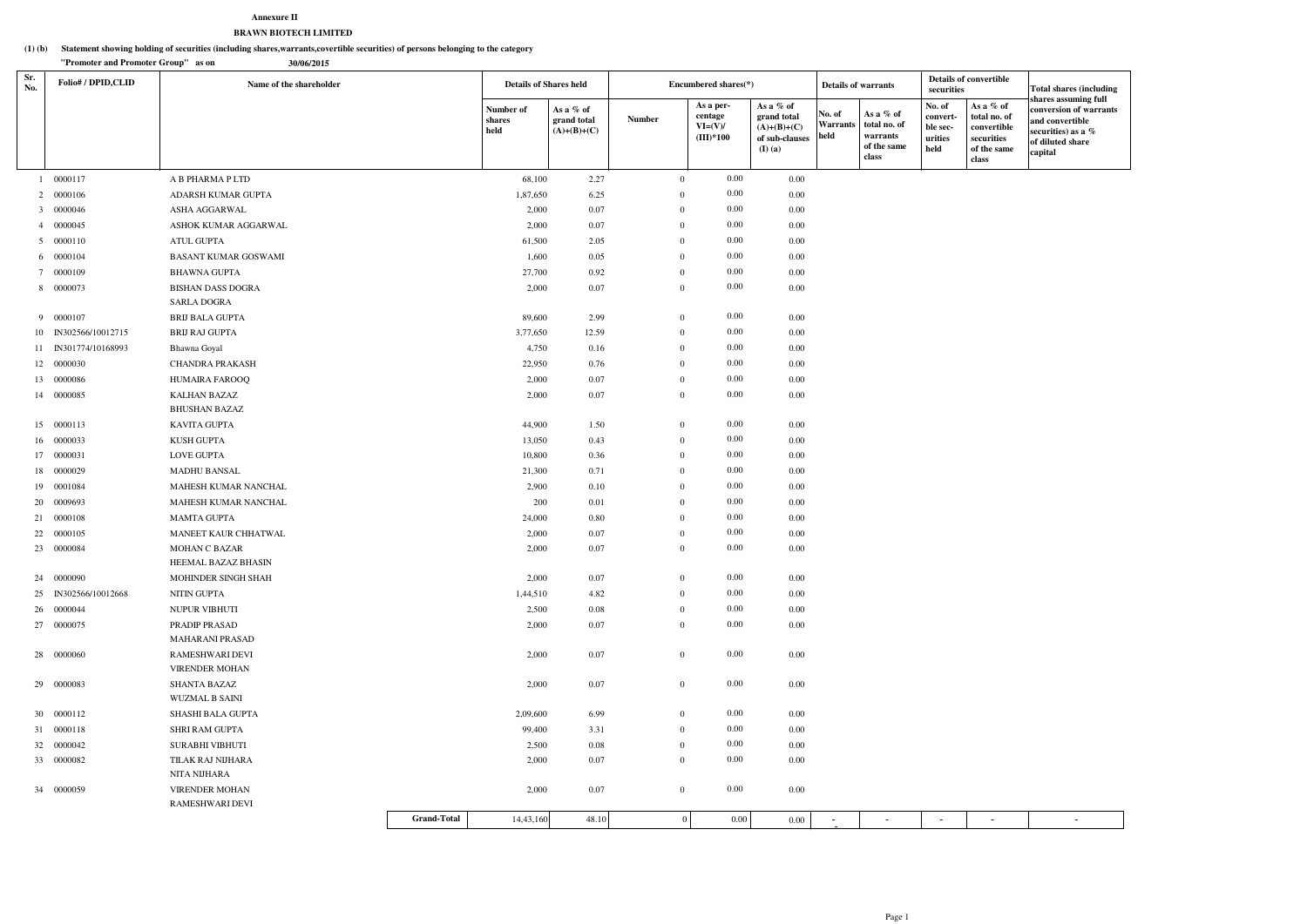**Statement showing holding of securities (including shares,warrants,covertible securities) of persons belonging to the category**

# **(1) (c)(i) "Public" and holding more than 1% of the total number of shares as on 30/06/2015**

| Sr.<br>No. | <b>Folio#/DPID,CLID</b> | Name of the shareholder |                    | Number<br>0Ī<br>shares | Shares as a per-<br>centage of total<br>number of shares  <br>( <i>i.e</i> Grand total<br>$(A+B+C)$ in<br>para(I)(a) above | No. of<br>Warrants<br>held | <b>Details of warrants</b><br>$'$ As a $\%$ of<br>total no. of<br>warrants<br>of the same<br>class | securities<br>No. of<br>convert-<br>ble sec-<br>urities<br>held | <b>Details of convertible</b><br>As a $%$ of<br>total no. of<br>convertible<br>securities<br>of the same<br>class | <b>Total shares (including)</b><br>shares assuming full<br>conversion of warrants<br>and convertible<br>securities) as a $%$<br>of diluted share<br>capital |
|------------|-------------------------|-------------------------|--------------------|------------------------|----------------------------------------------------------------------------------------------------------------------------|----------------------------|----------------------------------------------------------------------------------------------------|-----------------------------------------------------------------|-------------------------------------------------------------------------------------------------------------------|-------------------------------------------------------------------------------------------------------------------------------------------------------------|
|            | 0010901                 | SUSHIL KUMAR AGARWAL    |                    | 69.800                 | 2.33                                                                                                                       |                            |                                                                                                    |                                                                 |                                                                                                                   |                                                                                                                                                             |
|            | 2 IN302566/10012601     | SHASHI BALA GUPTA       |                    | 38,653                 | 1.29                                                                                                                       |                            |                                                                                                    |                                                                 |                                                                                                                   |                                                                                                                                                             |
|            | 3 13011903/00087981     | DAKSHA VISHANJI KOTAK   |                    | 37,093                 | 1.24                                                                                                                       |                            |                                                                                                    |                                                                 |                                                                                                                   |                                                                                                                                                             |
|            |                         |                         | <b>Grand-Total</b> | 1,45,546               | 4.86                                                                                                                       |                            |                                                                                                    |                                                                 |                                                                                                                   | $\overline{\phantom{a}}$                                                                                                                                    |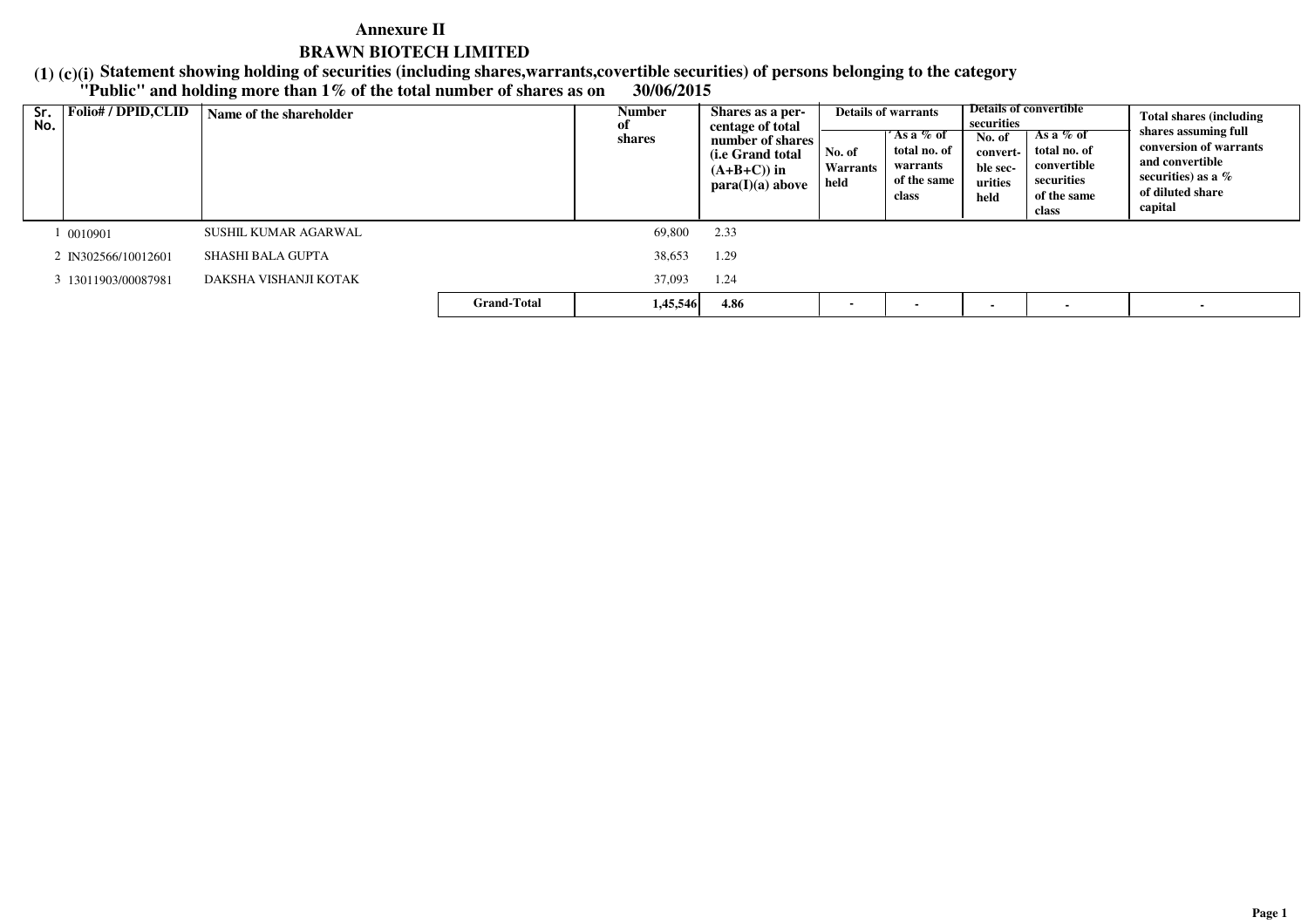**(1) (c)(ii)Statement showing holding of securities (including shares,warrants,covertible securities) of persons (together with PAC) belonging to the category**

**"Public" and holding more than 5% of the total number of shares as on 30/06/2015**

| Sr.<br>No. | Folio# / DPID,CLID | Name of the shareholder |                    | Number<br>0Ī<br>shares | Shares as a per-<br>centage of total<br>number of shares<br>(i.e Grand total)<br>$(A+B+C)$ in<br>para(I)(a) above | No. of<br>Warrants<br>held | <b>Details of warrants</b><br>'As a % of<br>total no. of<br>warrants<br>of the same<br>class | securities<br>No. of<br>convert-<br>ble sec-<br>urities<br>held | Details of convertible<br>As a $%$ of<br>total no. of<br>convertible<br>securities<br>of the same<br>class | <b>Total shares (including</b><br>shares assuming full<br>conversion of warrants<br>and convertible<br>securities) as a $%$<br>of diluted share<br>capital |
|------------|--------------------|-------------------------|--------------------|------------------------|-------------------------------------------------------------------------------------------------------------------|----------------------------|----------------------------------------------------------------------------------------------|-----------------------------------------------------------------|------------------------------------------------------------------------------------------------------------|------------------------------------------------------------------------------------------------------------------------------------------------------------|
|            |                    | NIL                     |                    |                        | 0.00                                                                                                              |                            |                                                                                              |                                                                 |                                                                                                            |                                                                                                                                                            |
|            |                    |                         | <b>Grand-Total</b> |                        | 0.00                                                                                                              |                            |                                                                                              |                                                                 |                                                                                                            |                                                                                                                                                            |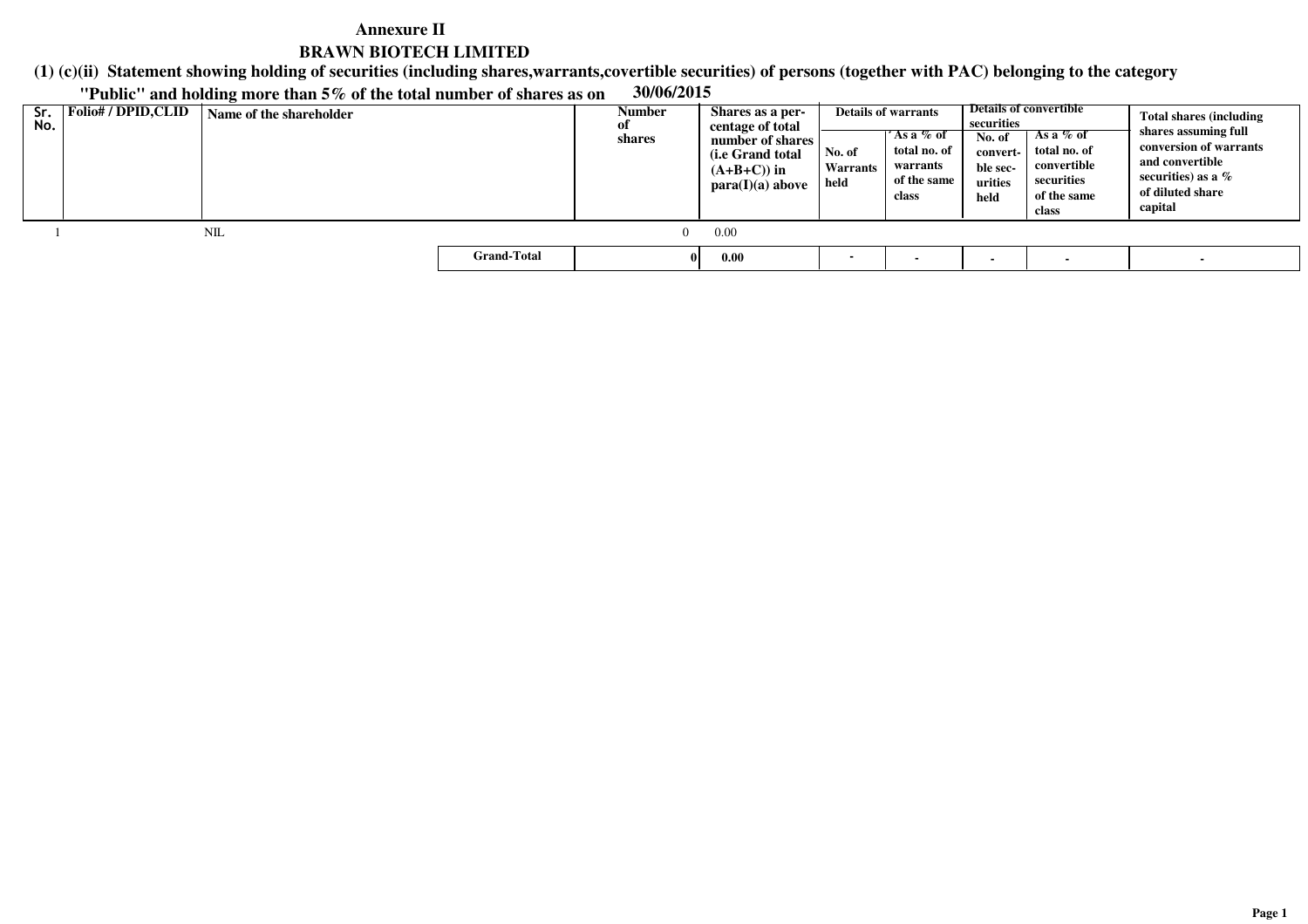# **(1) (d) Statement showing details of lock-in shares as on 30/06/2015**

| Sr.<br>No. | <b>Folio#/DPID,CLID</b> | Name of the shareholder | <b>Category of</b><br><b>Shareholders</b><br>(promoters/<br>Public) | <b>Number</b><br>of<br>shares | Shares as a per-<br>centage of total<br>number of shares<br>( <i>i.e</i> Grand total<br>$(A+B+C)$ in<br>para(I)(a) above |
|------------|-------------------------|-------------------------|---------------------------------------------------------------------|-------------------------------|--------------------------------------------------------------------------------------------------------------------------|
|            |                         | NIL                     |                                                                     | NΙL                           | NIL                                                                                                                      |
|            |                         |                         | <b>Grand-Total</b>                                                  | <b>NIL</b>                    | NIL                                                                                                                      |